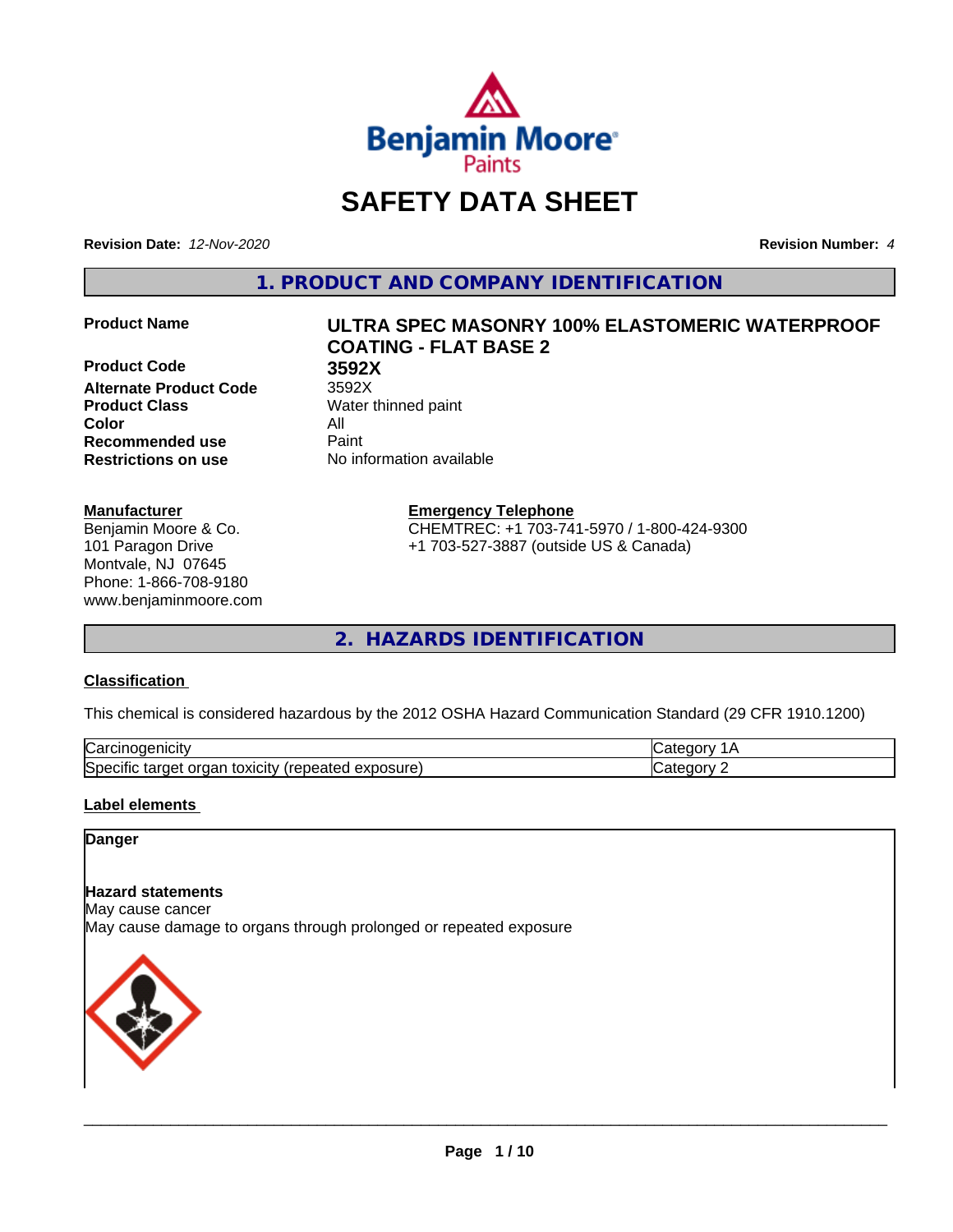### **Appearance** liquid **Odor 11** and **Odor 11** and **Odor 11** and **Odor 11** and **Odor 11** and **Odor 11** and **Odor** 11 and **Odor** 11 and **Odor** 11 and **Odor** 11 and **Odor** 11 and **Odor** 11 and **Odor** 11 and **Odor** 11 and **Odor**

### **Precautionary Statements - Prevention**

Obtain special instructions before use Do not handle until all safety precautions have been read and understood Use personal protective equipment as required Do not breathe dust/fume/gas/mist/vapors/spray

### **Precautionary Statements - Response**

IF exposed or concerned: Get medical advice/attention

### **Precautionary Statements - Storage**

Store locked up

### **Precautionary Statements - Disposal** Dispose of contents/container to an approved waste disposal plant

### **Hazards not otherwise classified (HNOC)**

Not applicable

### **Other information**

No information available

 **WARNING:** This product contains isothiazolinone compounds at levels of <0.1%. These substances are biocides commonly found in most paints and a variety of personal care products as a preservative. Certain individuals may be sensitive or allergic to these substances, even at low levels.

 $\_$  ,  $\_$  ,  $\_$  ,  $\_$  ,  $\_$  ,  $\_$  ,  $\_$  ,  $\_$  ,  $\_$  ,  $\_$  ,  $\_$  ,  $\_$  ,  $\_$  ,  $\_$  ,  $\_$  ,  $\_$  ,  $\_$  ,  $\_$  ,  $\_$  ,  $\_$  ,  $\_$  ,  $\_$  ,  $\_$  ,  $\_$  ,  $\_$  ,  $\_$  ,  $\_$  ,  $\_$  ,  $\_$  ,  $\_$  ,  $\_$  ,  $\_$  ,  $\_$  ,  $\_$  ,  $\_$  ,  $\_$  ,  $\_$  ,

### **3. COMPOSITION INFORMATION ON COMPONENTS**

| <b>Chemical name</b> | <b>CAS No.</b> | Weight-%    |
|----------------------|----------------|-------------|
| Limestone            | 1317-65-3      | $15 - 20$   |
| Titanium dioxide     | 13463-67-7     | $5 - 10$    |
| Ethylene glycol      | $107 - 21 - 1$ | - 5         |
| Zinc oxide           | 1314-13-2      | - 5         |
| Silica, mica         | 12001-26-2     | - 5         |
| Silica, crystalline  | 14808-60-7     | $0.1 - 0.5$ |
| Diphenyl ketone      | 119-61-9       | $0.1 - 0.5$ |

### **4. FIRST AID MEASURES**

| <b>General Advice</b> | For further assistance, contact your local Poison Control Center.                                        |
|-----------------------|----------------------------------------------------------------------------------------------------------|
| <b>Eye Contact</b>    | Rinse thoroughly with plenty of water for at least 15 minutes and consult a<br>physician.                |
| <b>Skin Contact</b>   | Wash off immediately with soap and plenty of water while removing all<br>contaminated clothes and shoes. |
| <b>Inhalation</b>     | Move to fresh air. If symptoms persist, call a physician.                                                |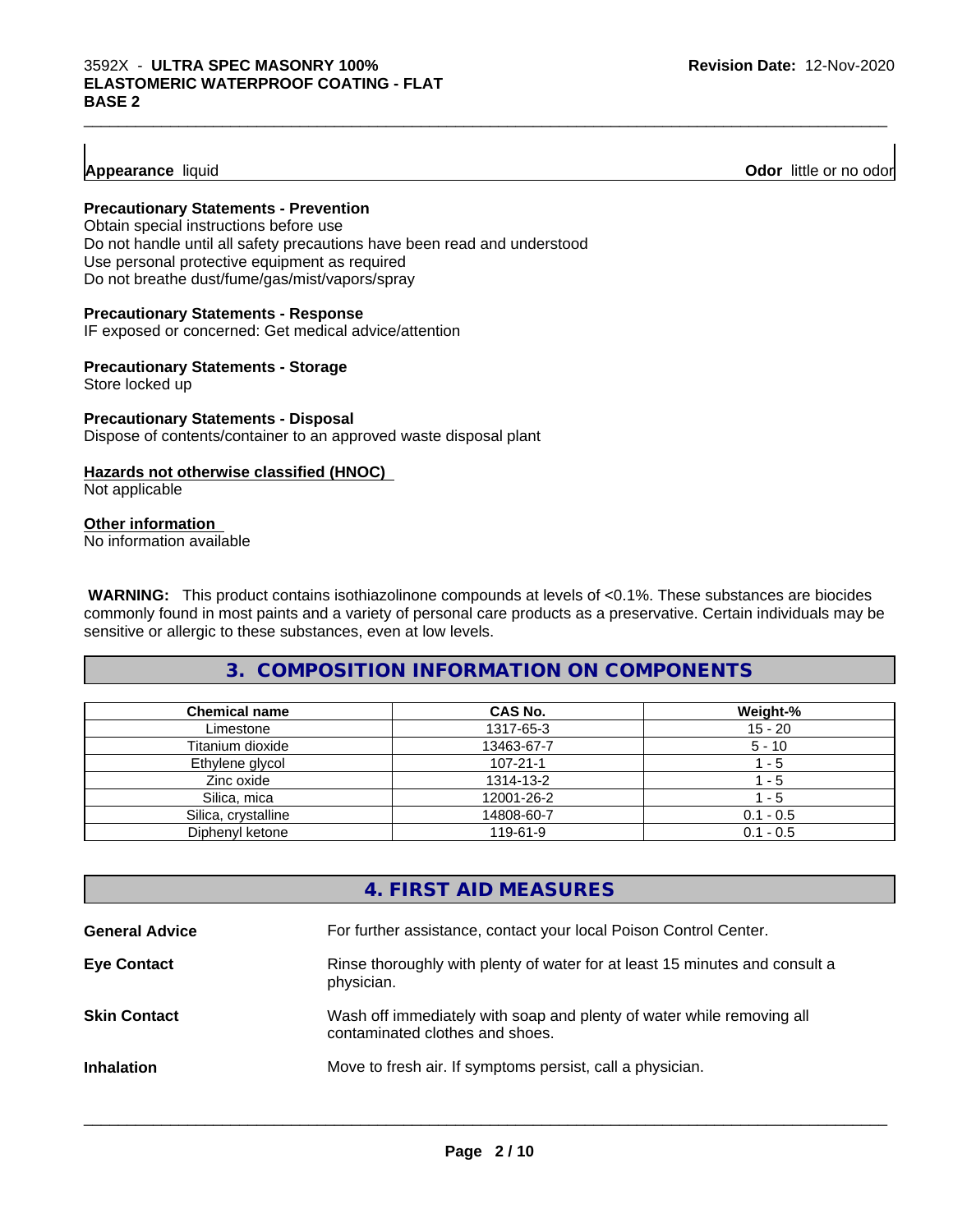| Ingestion                                             |                                                               | Clean mouth with water and afterwards drink plenty of water. Call a POISON<br>CENTER or doctor/physician if exposed or you feel unwell. If large quantities of<br>this material are swallowed, call a physician immediately. |                                                    |                                |  |  |
|-------------------------------------------------------|---------------------------------------------------------------|------------------------------------------------------------------------------------------------------------------------------------------------------------------------------------------------------------------------------|----------------------------------------------------|--------------------------------|--|--|
| <b>Most Important</b>                                 | <b>Symptoms/Effects</b>                                       | None known.                                                                                                                                                                                                                  |                                                    |                                |  |  |
|                                                       | <b>Notes To Physician</b>                                     | Treat symptomatically.                                                                                                                                                                                                       |                                                    |                                |  |  |
|                                                       |                                                               | 5. FIRE-FIGHTING MEASURES                                                                                                                                                                                                    |                                                    |                                |  |  |
| <b>Suitable Extinguishing Media</b>                   |                                                               | Use extinguishing measures that are appropriate to local<br>circumstances and the surrounding environment.                                                                                                                   |                                                    |                                |  |  |
| Protective equipment and precautions for firefighters |                                                               | As in any fire, wear self-contained breathing apparatus<br>pressure-demand, MSHA/NIOSH (approved or equivalent)<br>and full protective gear.                                                                                 |                                                    |                                |  |  |
| <b>Specific Hazards Arising From The Chemical</b>     |                                                               | Closed containers may rupture if exposed to fire or<br>extreme heat.                                                                                                                                                         |                                                    |                                |  |  |
|                                                       | Sensitivity to mechanical impact                              |                                                                                                                                                                                                                              | No                                                 |                                |  |  |
|                                                       | Sensitivity to static discharge                               |                                                                                                                                                                                                                              | No                                                 |                                |  |  |
| <b>Flash Point Data</b><br><b>Method</b>              | Flash point (°F)<br>Flash Point (°C)                          |                                                                                                                                                                                                                              | Not applicable<br>Not applicable<br>Not applicable |                                |  |  |
|                                                       | <b>Flammability Limits In Air</b>                             |                                                                                                                                                                                                                              |                                                    |                                |  |  |
|                                                       | Lower flammability limit:<br><b>Upper flammability limit:</b> |                                                                                                                                                                                                                              | Not applicable<br>Not applicable                   |                                |  |  |
| <b>NFPA</b>                                           | Health: 1                                                     | Flammability: 0                                                                                                                                                                                                              | Instability: 0                                     | <b>Special: Not Applicable</b> |  |  |
| <b>NFPA Legend</b><br>0 - Not Hazardous               |                                                               |                                                                                                                                                                                                                              |                                                    |                                |  |  |

 $\_$  ,  $\_$  ,  $\_$  ,  $\_$  ,  $\_$  ,  $\_$  ,  $\_$  ,  $\_$  ,  $\_$  ,  $\_$  ,  $\_$  ,  $\_$  ,  $\_$  ,  $\_$  ,  $\_$  ,  $\_$  ,  $\_$  ,  $\_$  ,  $\_$  ,  $\_$  ,  $\_$  ,  $\_$  ,  $\_$  ,  $\_$  ,  $\_$  ,  $\_$  ,  $\_$  ,  $\_$  ,  $\_$  ,  $\_$  ,  $\_$  ,  $\_$  ,  $\_$  ,  $\_$  ,  $\_$  ,  $\_$  ,  $\_$  ,

- 1 Slightly
- 2 Moderate
- 3 High
- 4 Severe

*The ratings assigned are only suggested ratings, the contractor/employer has ultimate responsibilities for NFPA ratings where this system is used.*

*Additional information regarding the NFPA rating system is available from the National Fire Protection Agency (NFPA) at www.nfpa.org.*

### **6. ACCIDENTAL RELEASE MEASURES**

**Personal Precautions** Avoid contact with skin, eyes and clothing. Ensure adequate ventilation.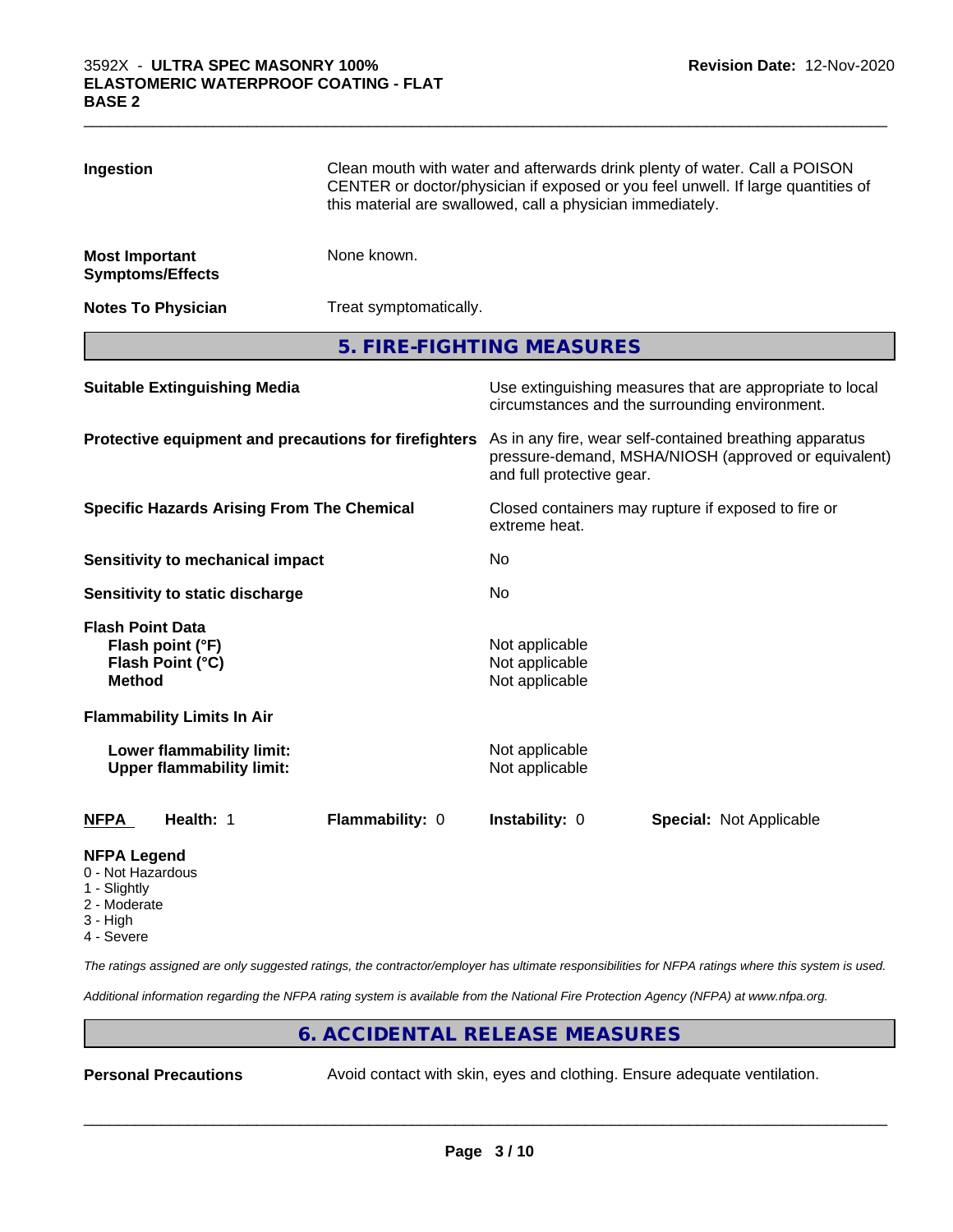| <b>Other Information</b>         | Prevent further leakage or spillage if safe to do so.                                                                                                                            |
|----------------------------------|----------------------------------------------------------------------------------------------------------------------------------------------------------------------------------|
| <b>Environmental precautions</b> | See Section 12 for additional Ecological Information.                                                                                                                            |
| <b>Methods for Cleaning Up</b>   | Soak up with inert absorbent material. Sweep up and shovel into suitable<br>containers for disposal.                                                                             |
|                                  | 7. HANDLING AND STORAGE                                                                                                                                                          |
| <b>Handling</b>                  | Avoid contact with skin, eyes and clothing. Avoid breathing vapors, spray mists or<br>sanding dust. In case of insufficient ventilation, wear suitable respiratory<br>equipment. |
| <b>Storage</b>                   | Keep container tightly closed. Keep out of the reach of children.                                                                                                                |
| <b>Incompatible Materials</b>    | No information available                                                                                                                                                         |

 $\_$  ,  $\_$  ,  $\_$  ,  $\_$  ,  $\_$  ,  $\_$  ,  $\_$  ,  $\_$  ,  $\_$  ,  $\_$  ,  $\_$  ,  $\_$  ,  $\_$  ,  $\_$  ,  $\_$  ,  $\_$  ,  $\_$  ,  $\_$  ,  $\_$  ,  $\_$  ,  $\_$  ,  $\_$  ,  $\_$  ,  $\_$  ,  $\_$  ,  $\_$  ,  $\_$  ,  $\_$  ,  $\_$  ,  $\_$  ,  $\_$  ,  $\_$  ,  $\_$  ,  $\_$  ,  $\_$  ,  $\_$  ,  $\_$  ,

## **8. EXPOSURE CONTROLS/PERSONAL PROTECTION**

### **Exposure Limits**

| <b>Chemical name</b> | <b>ACGIH TLV</b>                                  | <b>OSHA PEL</b>                            |
|----------------------|---------------------------------------------------|--------------------------------------------|
| Limestone            | N/E                                               | 15 mg/m $3$ - TWA                          |
|                      |                                                   | $5 \text{ mg/m}^3$ - TWA                   |
| Titanium dioxide     | TWA: $10 \text{ mg/m}^3$                          | 15 mg/m <sup>3</sup> - TWA                 |
| Ethylene glycol      | STEL: 50 ppm vapor fraction                       | N/E                                        |
|                      | STEL: 10 mg/m <sup>3</sup> inhalable particulate  |                                            |
|                      | matter, aerosol only                              |                                            |
|                      | TWA: 25 ppm vapor fraction                        |                                            |
| Zinc oxide           | STEL: 10 mg/m <sup>3</sup> respirable particulate | $5 \text{ mg/m}^3$ - TWA                   |
|                      | matter                                            | 15 mg/m $3$ - TWA                          |
|                      | TWA: $2 \text{ mg/m}^3$ respirable particulate    |                                            |
|                      | matter                                            |                                            |
| Silica, mica         | TWA: $3 \text{ mg/m}^3$ respirable particulate    | 20 mppcf - TWA                             |
|                      | matter                                            |                                            |
| Silica, crystalline  | TWA: 0.025 mg/m <sup>3</sup> respirable           | $50 \mu g/m3$ - TWA Respirable crystalline |
|                      | particulate matter                                | silica 50 $\mu$ g/m <sup>3</sup> - TWA     |
|                      |                                                   |                                            |

### **Legend**

ACGIH - American Conference of Governmental Industrial Hygienists Exposure Limits OSHA - Occupational Safety & Health Administration Exposure Limits N/E - Not Established

| <b>Engineering Measures</b>          | Ensure adequate ventilation, especially in confined areas.                           |
|--------------------------------------|--------------------------------------------------------------------------------------|
| <b>Personal Protective Equipment</b> |                                                                                      |
| <b>Eye/Face Protection</b>           | Safety glasses with side-shields.                                                    |
| <b>Skin Protection</b>               | Protective gloves and impervious clothing.                                           |
| <b>Respiratory Protection</b>        | In operations where exposure limits are exceeded, use a NIOSH approved               |
|                                      | respirator that has been selected by a technically qualified person for the specific |
|                                      | work conditions.                                                                     |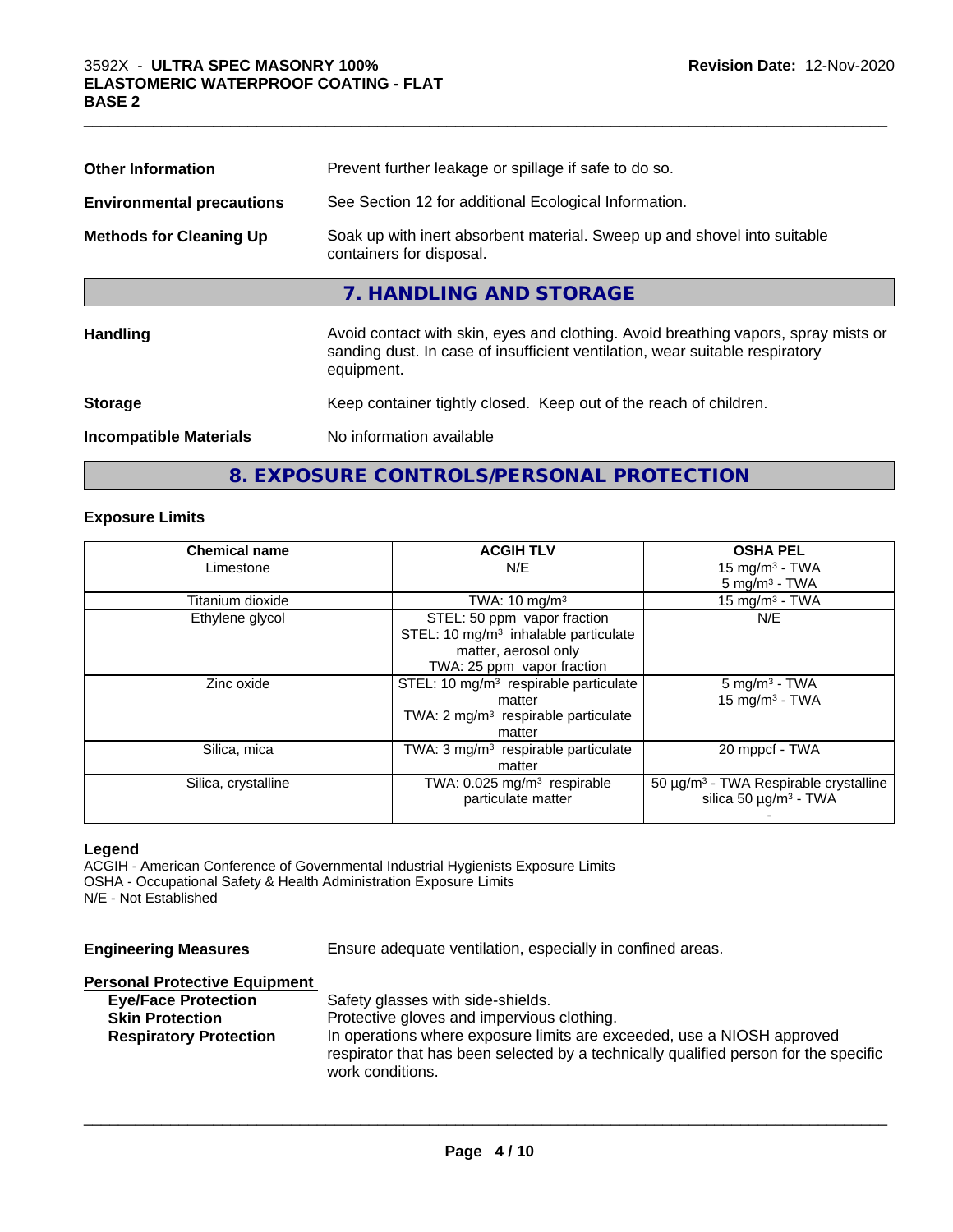**Hygiene Measures** Avoid contact with skin, eyes and clothing. Remove and wash contaminated clothing before re-use. Wash thoroughly after handling.

### **9. PHYSICAL AND CHEMICAL PROPERTIES**

**Appearance** liquid **Odor** little or no odor **Odor Threshold No information available** No information available **Density (Ibs/gal)** 10.8 - 10.9 **Specific Gravity** 1.29 - 1.31 **pH pH**  $\blacksquare$ **Viscosity (cps)** No information available No information available **Solubility(ies)** No information available **Evaporation Rate No information available No information available Vapor pressure** No information available **Vapor density No information available No** information available **Wt. % Solids** 50 - 60 **Vol. % Solids** 35 - 45<br> **Wt. % Volatiles** 35 - 45 **Wt. % Volatiles Vol. % Volatiles** 55 - 65 **VOC Regulatory Limit (g/L)** < 100 **Boiling Point (°F)** 212 **Boiling Point (°C)** 100 **Freezing point (°F)** 32 **Freezing Point (°C)**<br> **Flash point (°F)**<br> **Flash point (°F)**<br> **Point (°F)**<br> **Point (°F)**<br> **Point (°F)**<br> **Point (°F)**<br> **Point (°F) Flash point (°F) Flash Point (°C)** Not applicable **Method** Not applicable **Flammability (solid, gas)** Not applicable<br> **Upper flammability limit:** Not applicable **Upper flammability limit: Lower flammability limit:** Not applicable **Autoignition Temperature (°F)** No information available **Autoignition Temperature (°C)** No information available **Decomposition Temperature (°F)** No information available **Decomposition Temperature (°C)** No information available **Partition coefficient Contract Community No information available** 

# **No information available**

### **10. STABILITY AND REACTIVITY**

| <b>Reactivity</b>                       | Not Applicable                           |
|-----------------------------------------|------------------------------------------|
| <b>Chemical Stability</b>               | Stable under normal conditions.          |
| <b>Conditions to avoid</b>              | Prevent from freezing.                   |
| <b>Incompatible Materials</b>           | No materials to be especially mentioned. |
| <b>Hazardous Decomposition Products</b> | None under normal use.                   |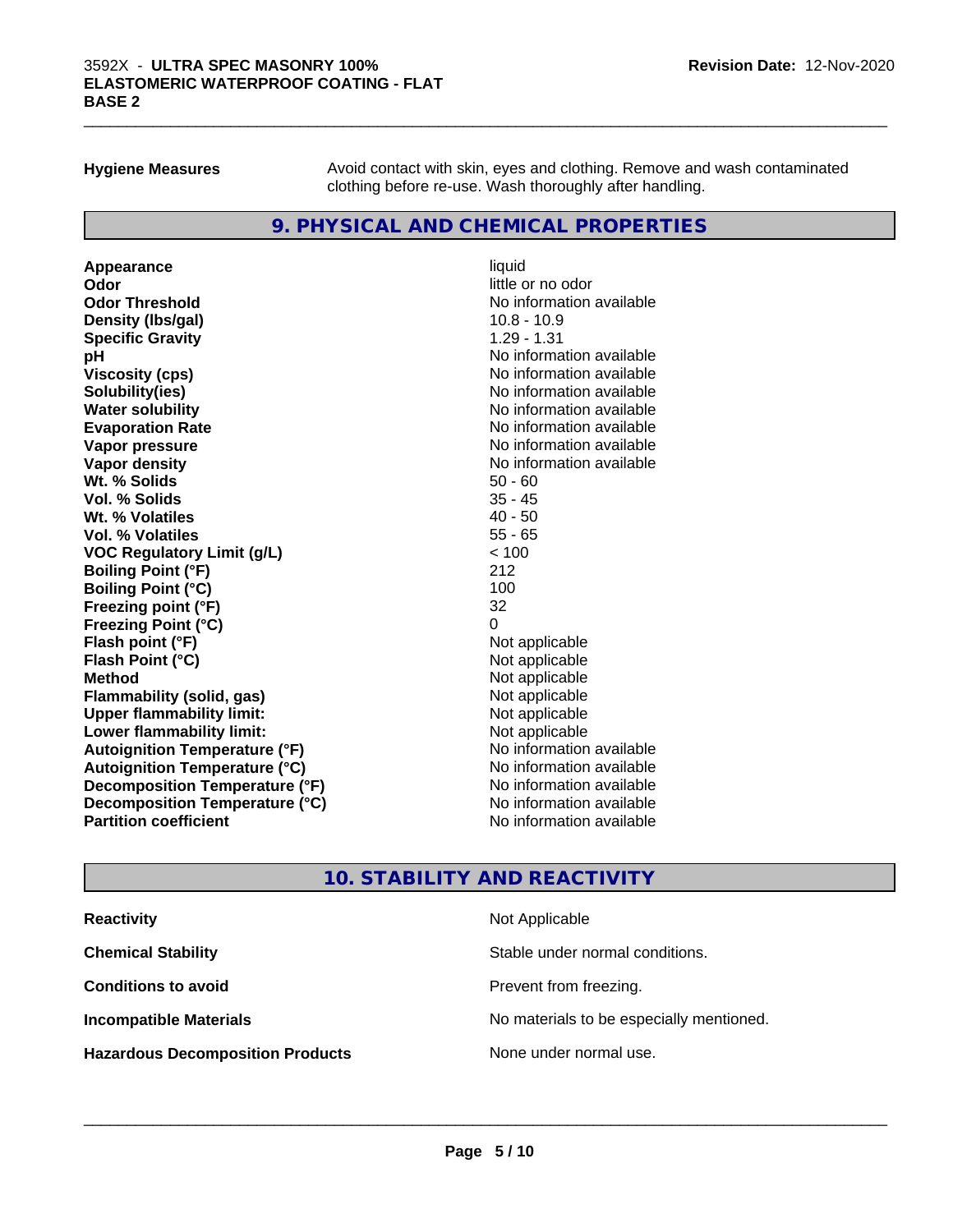| <b>Possibility of hazardous reactions</b> | None under normal conditions of use.                                                                                                              |
|-------------------------------------------|---------------------------------------------------------------------------------------------------------------------------------------------------|
|                                           | 11. TOXICOLOGICAL INFORMATION                                                                                                                     |
| <b>Product Information</b>                |                                                                                                                                                   |
| Information on likely routes of exposure  |                                                                                                                                                   |
| <b>Principal Routes of Exposure</b>       | Eye contact, skin contact and inhalation.                                                                                                         |
| <b>Acute Toxicity</b>                     |                                                                                                                                                   |
| <b>Product Information</b>                | No information available                                                                                                                          |
|                                           | Symptoms related to the physical, chemical and toxicological characteristics                                                                      |
| <b>Symptoms</b>                           | No information available                                                                                                                          |
|                                           | Delayed and immediate effects as well as chronic effects from short and long-term exposure                                                        |
| Eye contact                               | May cause slight irritation.                                                                                                                      |
| <b>Skin contact</b>                       | Substance may cause slight skin irritation. Prolonged or repeated contact may dry<br>skin and cause irritation.                                   |
| <b>Inhalation</b>                         | May cause irritation of respiratory tract.                                                                                                        |
| Ingestion                                 | May be harmful if swallowed. Ingestion may cause gastrointestinal irritation,<br>nausea, vomiting and diarrhea. May cause adverse kidney effects. |
| <b>Sensitization</b>                      | No information available                                                                                                                          |
| <b>Neurological Effects</b>               | No information available.                                                                                                                         |
| <b>Mutagenic Effects</b>                  | No information available.                                                                                                                         |
| <b>Reproductive Effects</b>               | No information available.                                                                                                                         |
| <b>Developmental Effects</b>              | No information available.                                                                                                                         |
| <b>Target organ effects</b>               | No information available.                                                                                                                         |
| <b>STOT - single exposure</b>             | No information available.                                                                                                                         |
| <b>STOT - repeated exposure</b>           | Causes damage to organs through prolonged or repeated exposure if inhaled.                                                                        |
| Other adverse effects                     | No information available.                                                                                                                         |
| <b>Aspiration Hazard</b>                  | No information available                                                                                                                          |

### **Numerical measures of toxicity**

**The following values are calculated based on chapter 3.1 of the GHS document**

**ATEmix (oral)** 19556 mg/kg

### **Component Information**

| Chemical name                     | Oral LD50             | Dermal LD50                                   | Inhalation LC50 |
|-----------------------------------|-----------------------|-----------------------------------------------|-----------------|
| Titanium dioxide<br>13463-67-7    | $>$ 10000 mg/kg (Rat) |                                               |                 |
| Ethylene glycol<br>$107 - 21 - 1$ | $= 4700$ mg/kg (Rat)  | $= 10600$ mg/kg (Rat) = 9530 µL/kg<br>Rabbit) |                 |
| Zinc oxide<br>1314-13-2           | $>$ 5000 mg/kg (Rat)  |                                               |                 |
| Diphenyl ketone<br>119-61-9       | $> 10$ g/kg (Rat)     | $=$ 3535 mg/kg (Rabbit)                       |                 |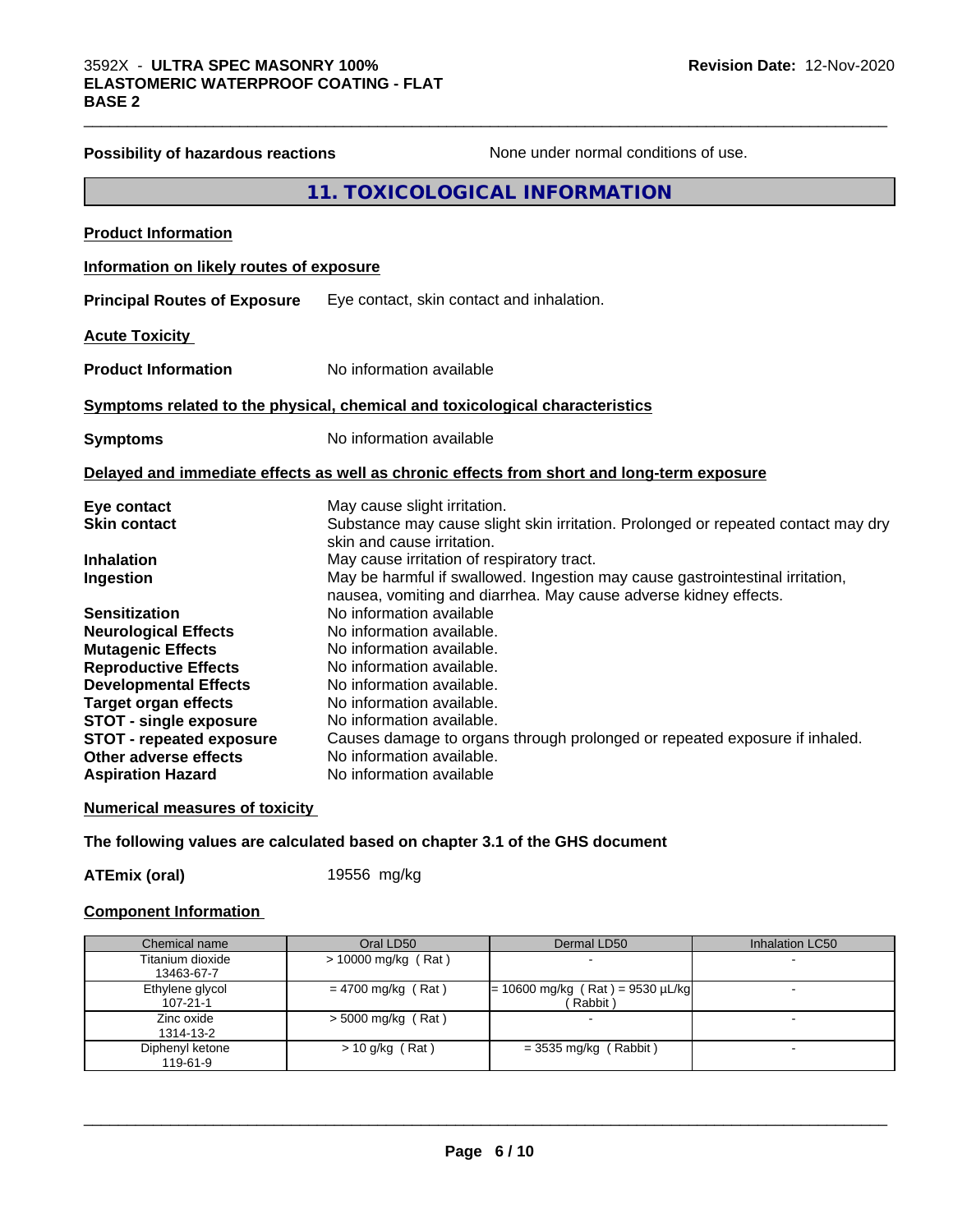### **Chronic Toxicity**

### **Carcinogenicity**

*The information below indicateswhether each agency has listed any ingredient as a carcinogen:.*

| <b>Chemical name</b> | <b>IARC</b>         | <b>NTP</b>  | <b>OSHA</b> |
|----------------------|---------------------|-------------|-------------|
|                      | 2B - Possible Human |             | Listed      |
| Titanium dioxide     | Carcinogen          |             |             |
|                      | - Human Carcinogen  | Known Human | Listed      |
| Silica, crystalline  |                     | Carcinogen  |             |
|                      | 2B - Possible Human |             | Listed      |
| Diphenyl ketone      | Carcinogen          |             |             |

• Crystalline Silica has been determined to be carcinogenic to humans by IARC (1) when in respirable form. Risk of cancer depends on duration and level of inhalation exposure to spray mist or dust from sanding the dried paint.• Although IARC has classified titanium dioxide as possibly carcinogenic to humans (2B), their summary concludes: "No significant exposure to titanium dioxide is thought to occur during the use of products in which titanium dioxide is

bound to other materials, such as paint."

### **Legend**

IARC - International Agency for Research on Cancer NTP - National Toxicity Program OSHA - Occupational Safety & Health Administration

**12. ECOLOGICAL INFORMATION**

### **Ecotoxicity Effects**

The environmental impact of this product has not been fully investigated.

### **Product Information**

### **Acute Toxicity to Fish**

No information available

### **Acute Toxicity to Aquatic Invertebrates**

No information available

### **Acute Toxicity to Aquatic Plants**

No information available

### **Persistence / Degradability**

No information available.

### **Bioaccumulation**

There is no data for this product.

### **Mobility in Environmental Media**

No information available.

### **Ozone**

No information available

### **Component Information**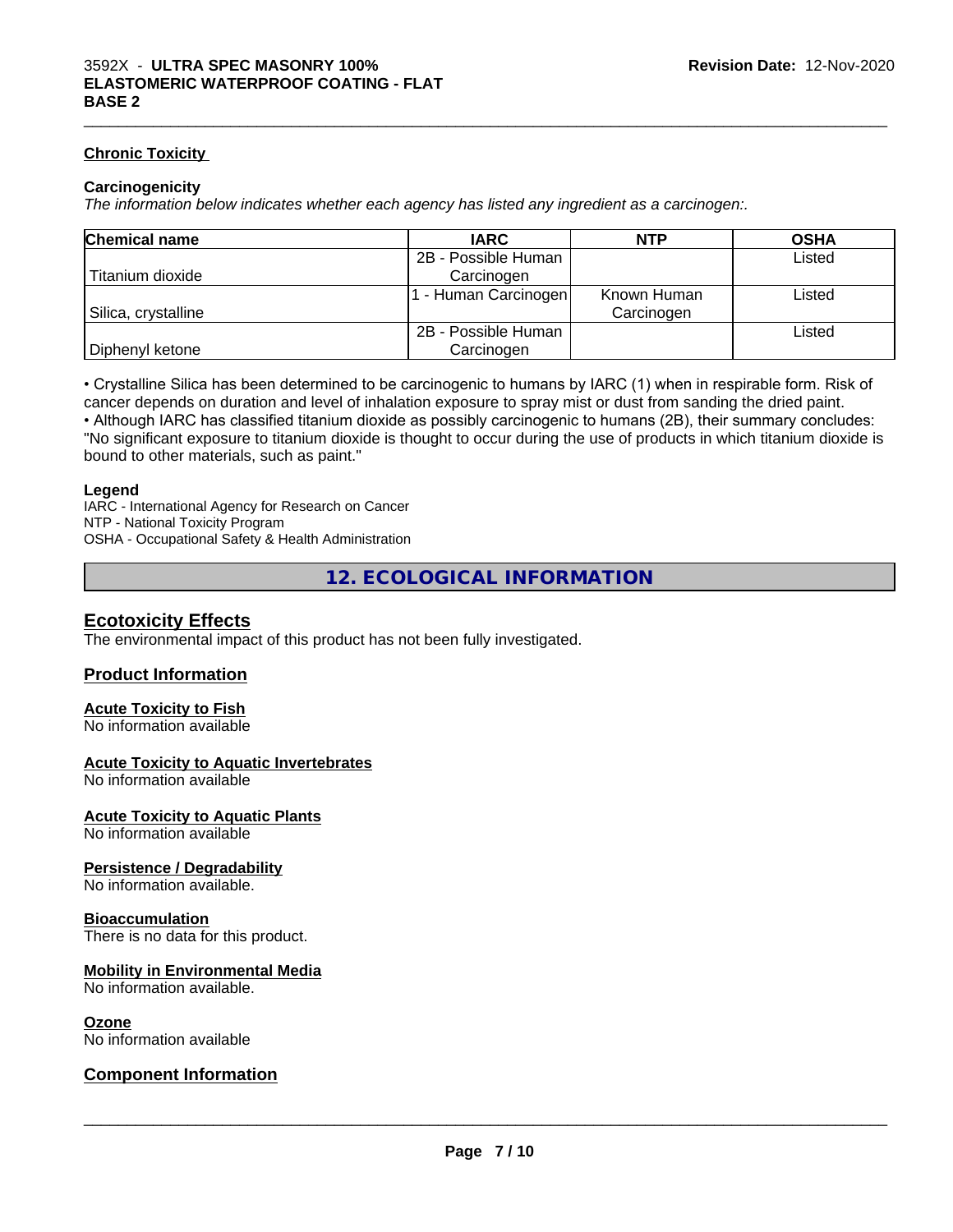### **Acute Toxicity to Fish**

Titanium dioxide  $LC50:$  > 1000 mg/L (Fathead Minnow - 96 hr.) Ethylene glycol LC50: 8050 mg/L (Fathead Minnow - 96 hr.)

### **Acute Toxicity to Aquatic Invertebrates**

No information available

### **Acute Toxicity to Aquatic Plants**

No information available

|                              | 13. DISPOSAL CONSIDERATIONS                                                                                                                                                                                               |
|------------------------------|---------------------------------------------------------------------------------------------------------------------------------------------------------------------------------------------------------------------------|
| <b>Waste Disposal Method</b> | Dispose of in accordance with federal, state, and local regulations. Local<br>requirements may vary, consult your sanitation department or state-designated<br>environmental protection agency for more disposal options. |
|                              | 14. TRANSPORT INFORMATION                                                                                                                                                                                                 |
| <b>DOT</b>                   | Not regulated                                                                                                                                                                                                             |
| <b>ICAO / IATA</b>           | Not regulated                                                                                                                                                                                                             |
| <b>IMDG / IMO</b>            | Not regulated                                                                                                                                                                                                             |
|                              | <b>15. REGULATORY INFORMATION</b>                                                                                                                                                                                         |
| International Inventories    |                                                                                                                                                                                                                           |

### **International Inventories**

| <b>TSCA: United States</b> | Yes - All components are listed or exempt. |
|----------------------------|--------------------------------------------|
| <b>DSL: Canada</b>         | Yes - All components are listed or exempt. |

### **Federal Regulations**

### **SARA 311/312 hazardous categorization**

| Acute health hazard               | Nο  |
|-----------------------------------|-----|
| Chronic Health Hazard             | Yes |
| Fire hazard                       | Nο  |
| Sudden release of pressure hazard | Nο  |
| Reactive Hazard                   | Nο  |

### **SARA 313**

Section 313 of Title III of the Superfund Amendments and Reauthorization Act of 1986 (SARA). This product contains a chemical or chemicals which are subject to the reporting requirements of the Act and Title 40 of the Code of Federal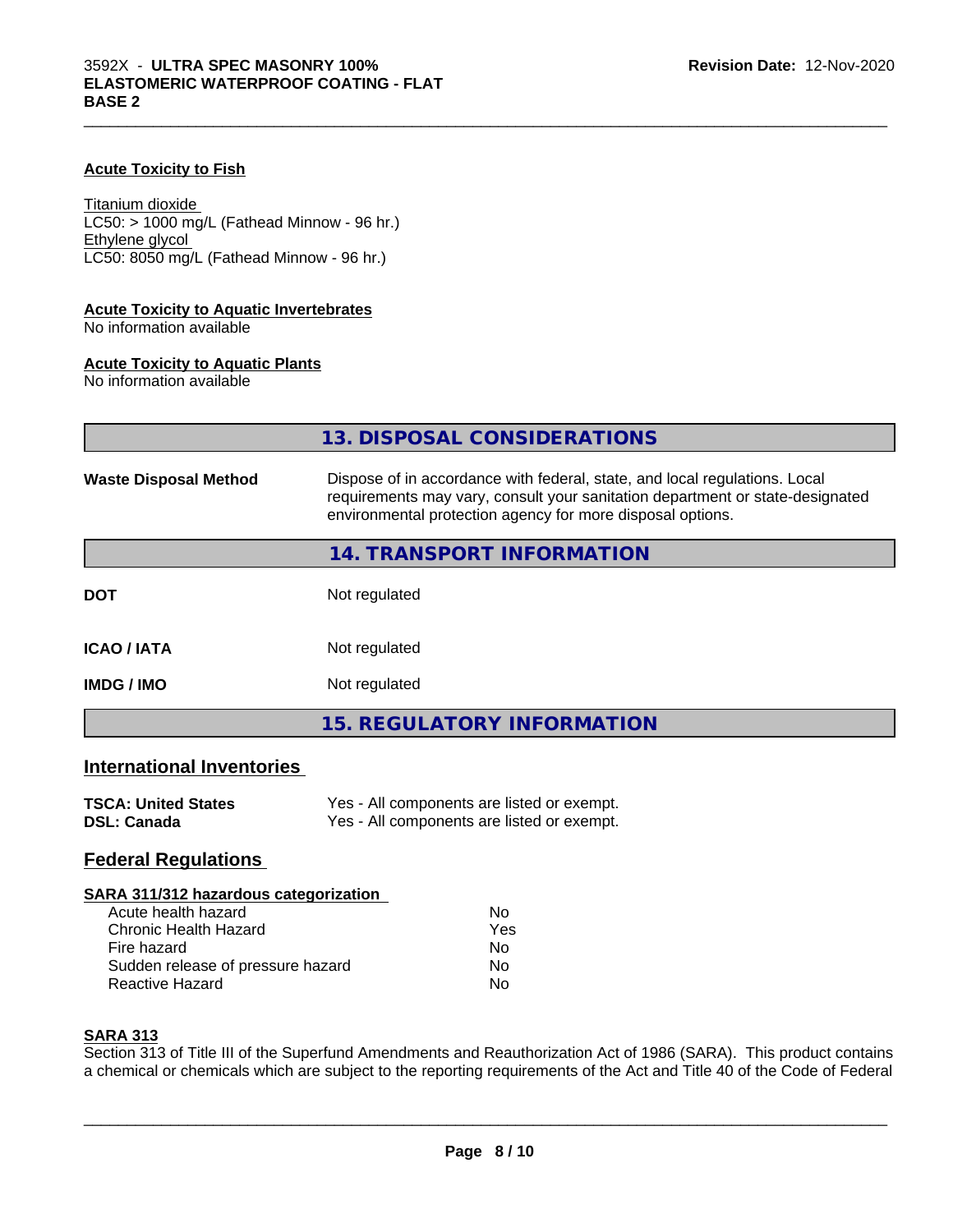### Regulations, Part 372:

| <b>Chemical name</b> | CAS No.   | Weight-% | <b>CERCLA/SARA 313</b><br>(de minimis concentration) |
|----------------------|-----------|----------|------------------------------------------------------|
| Ethylene glycol      | 107-21-1  | - 5      |                                                      |
| Zinc oxide           | 1314-13-2 | - 5      |                                                      |

 $\_$  ,  $\_$  ,  $\_$  ,  $\_$  ,  $\_$  ,  $\_$  ,  $\_$  ,  $\_$  ,  $\_$  ,  $\_$  ,  $\_$  ,  $\_$  ,  $\_$  ,  $\_$  ,  $\_$  ,  $\_$  ,  $\_$  ,  $\_$  ,  $\_$  ,  $\_$  ,  $\_$  ,  $\_$  ,  $\_$  ,  $\_$  ,  $\_$  ,  $\_$  ,  $\_$  ,  $\_$  ,  $\_$  ,  $\_$  ,  $\_$  ,  $\_$  ,  $\_$  ,  $\_$  ,  $\_$  ,  $\_$  ,  $\_$  ,

### **Clean Air Act,Section 112 Hazardous Air Pollutants (HAPs) (see 40 CFR 61)**

This product contains the following HAPs:

| <b>Chemical name</b> | CAS No.  | Weight-% | <b>Hazardous Air Pollutant</b> |
|----------------------|----------|----------|--------------------------------|
|                      |          |          | (HAP)                          |
| Ethylene glycol      | 107-21-1 |          | ∟isted                         |

### **US State Regulations**

### **California Proposition 65**

**AVIMARNING:** Cancer and Reproductive Harm– www.P65warnings.ca.gov

### **State Right-to-Know**

| <b>Chemical name</b> | <b>Massachusetts</b> | <b>New Jersey</b> | Pennsylvania |
|----------------------|----------------------|-------------------|--------------|
| Limestone            |                      |                   |              |
| Titanium dioxide     |                      |                   |              |
| Ethylene glycol      |                      |                   |              |
| Zinc oxide           |                      |                   |              |
| Silica, mica         |                      |                   |              |
| Silica, crystalline  |                      |                   |              |

### **Legend**

X - Listed

### **16. OTHER INFORMATION**

**HMIS** - **Health:** 1\* **Flammability:** 0 **Reactivity:** 0 **PPE:** -

 $\overline{\phantom{a}}$  ,  $\overline{\phantom{a}}$  ,  $\overline{\phantom{a}}$  ,  $\overline{\phantom{a}}$  ,  $\overline{\phantom{a}}$  ,  $\overline{\phantom{a}}$  ,  $\overline{\phantom{a}}$  ,  $\overline{\phantom{a}}$  ,  $\overline{\phantom{a}}$  ,  $\overline{\phantom{a}}$  ,  $\overline{\phantom{a}}$  ,  $\overline{\phantom{a}}$  ,  $\overline{\phantom{a}}$  ,  $\overline{\phantom{a}}$  ,  $\overline{\phantom{a}}$  ,  $\overline{\phantom{a}}$ 

### **HMIS Legend**

- 0 Minimal Hazard
- 1 Slight Hazard
- 2 Moderate Hazard
- 3 Serious Hazard
- 4 Severe Hazard
- \* Chronic Hazard

X - Consult your supervisor or S.O.P. for "Special" handling instructions.

*Note: The PPE rating has intentionally been left blank. Choose appropriate PPE that will protect employees from the hazards the material will present under the actual normal conditions of use.*

*Caution: HMISÒ ratings are based on a 0-4 rating scale, with 0 representing minimal hazards or risks, and 4 representing significant hazards or*